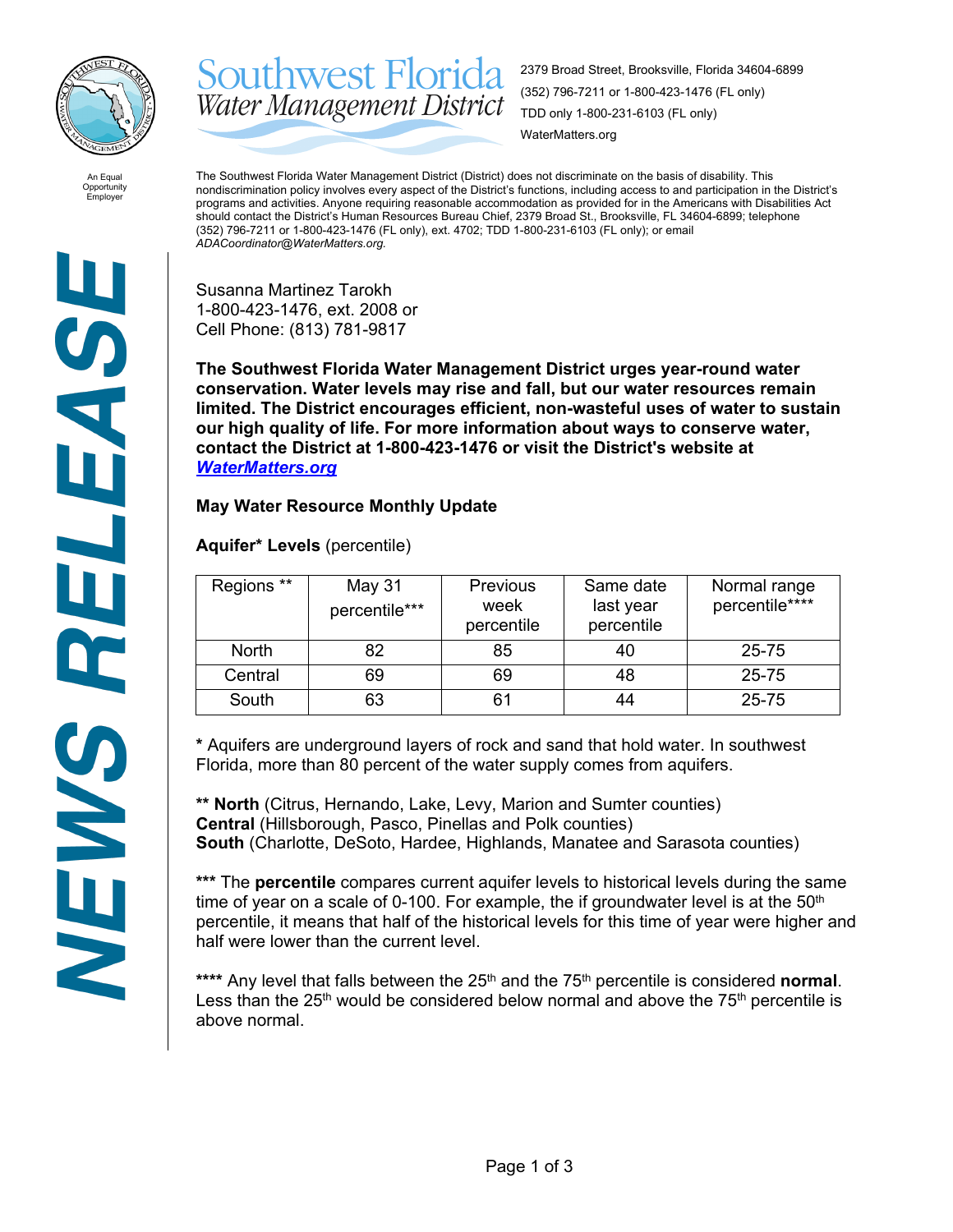Southwest Florida Water Management District Water Resource Monthly Update Page 2

|              | May 31    | May                           |                    | Year to date | January to May                |                    |
|--------------|-----------|-------------------------------|--------------------|--------------|-------------------------------|--------------------|
|              | Actual ** | <b>Historic</b><br>Avg. $***$ | Normal<br>Range*** | Actual**     | <b>Historic</b><br>Avg. $***$ | Normal<br>Range*** |
| <b>North</b> | 4.78      | 3.65                          | $2.05 - 4.67$      | 19.23        | 15.96                         | $11.76 - 19.68$    |
| Central      | 3.47      | 3.37                          | $1.73 - 4.49$      | 13.73        | 14.53                         | $9.73 - 18.53$     |
| South        | 5.01      | 3.69                          | $2.21 - 5.16$      | 10.35        | 13.83                         | $10.02 - 17.51$    |

## **2022 Rainfall** (in inches) **\***

**Historic Rainfall** (January - December in inches)

|              | 2021   | 2020   | 2019   | 2018   | 2017   | 2016   | 2015   | 2014   |                            | Jan. through Dec.  |
|--------------|--------|--------|--------|--------|--------|--------|--------|--------|----------------------------|--------------------|
|              | Actual | Actual | Actual | Actual | Actual | Actual | Actual | Actual | <b>Historic</b><br>Avg.*** | Normal<br>Range*** |
| <b>North</b> | 60.87  | 47.77  | 57.02  | 66.66  | 52.41  | 48.49  | 52.04  | 61.12  | 53.45                      | $48.62 - 58.07$    |
| Central      | 50.15  | 52.10  | 56.03  | 59.62  | 51.37  | 55.38  | 57.27  | 56.16  | 52.36                      | $46.77 - 56.55$    |
| South        | 45.70  | 52.23  | 48.56  | 56.53  | 57.43  | 56.79  | 54.24  | 52.57  | 52.44                      | $47.04 - 57.17$    |

**\*** The rainfall values for the current month and year are considered provisional and subject to revision. The other annual figures are final.

**\*\*** Actual rainfall for the time frame referenced at the top of the column.

**\*\*\*** Historical average rainfall for the time frame referenced at the top of the column. The District's historical rainfall records date back to 1914. The "normal range" is defined as rainfall totals that fall on or between the 25th to 75th percentile values derived from the historical data for each month.